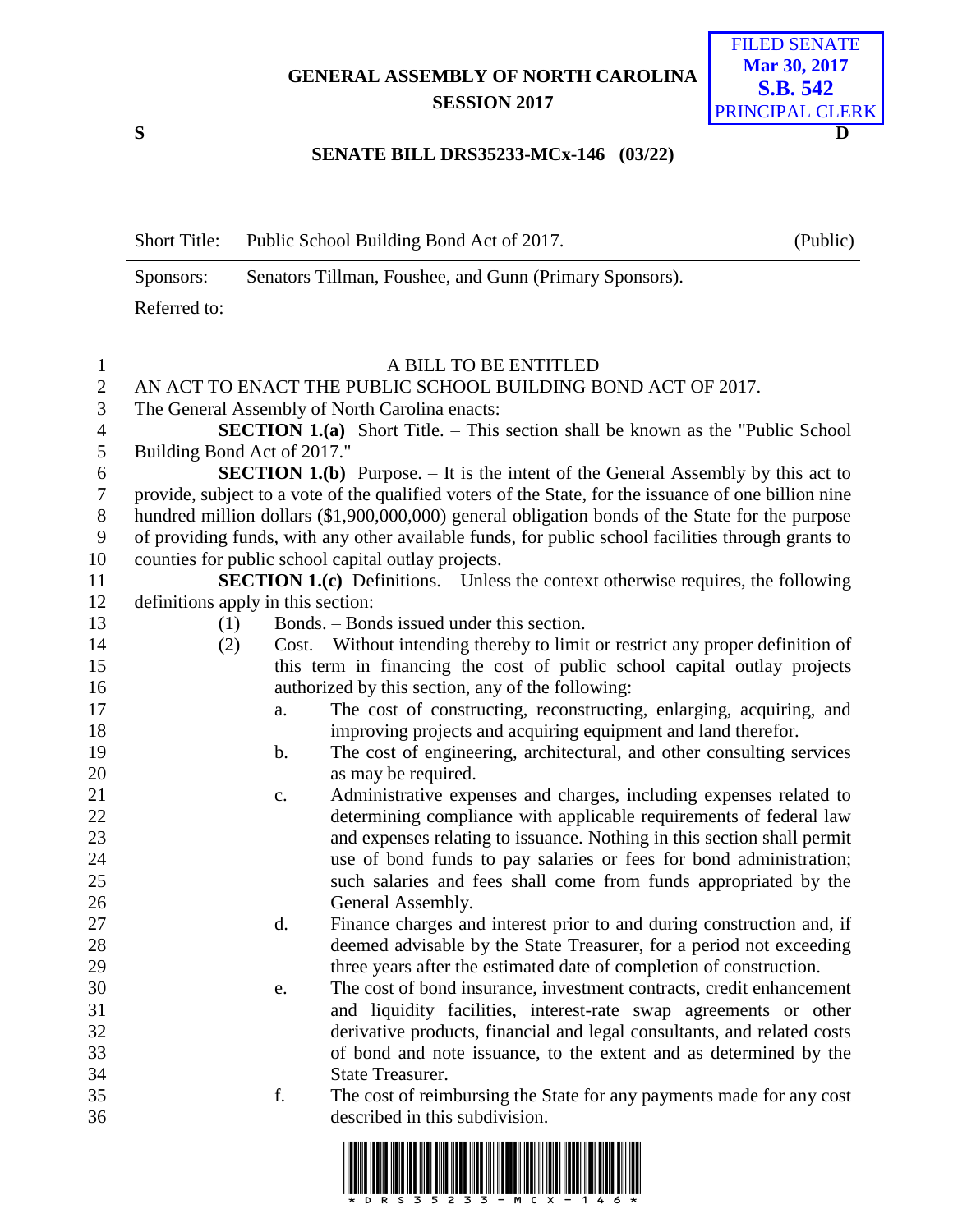|            | <b>General Assembly Of North Carolina</b><br><b>Session 2017</b>                                                              |
|------------|-------------------------------------------------------------------------------------------------------------------------------|
|            | Any other costs and expenses necessary or incidental to the purposes<br>g.                                                    |
|            | of this section.                                                                                                              |
|            | Allocations in this section of proceeds of bonds to the costs of a project or                                                 |
|            | undertaking in each case may include allocations to pay the costs set forth in                                                |
|            | sub-subdivisions c. through g. of this subdivision in connection with the                                                     |
|            | issuance of bonds for the project or undertaking.                                                                             |
| (3)        | Credit facility agreement. - An agreement entered into by the State                                                           |
|            | Treasurer on behalf of the State with a bank, savings and loan association, or                                                |
|            | other banking institution; an insurance company, reinsurance company,                                                         |
|            | surety company, or other insurance institution; a corporation, investment                                                     |
|            | banking firm, or other investment institution; or any financial institution or                                                |
|            | other similar provider of a credit facility agreement, which provider may be                                                  |
|            | located within or without the United States of America, such agreement                                                        |
|            | providing for prompt payment of all or any part of the principal or purchase                                                  |
|            | price (whether at maturity, presentment or tender for purchase, redemption,                                                   |
|            | or acceleration), redemption premium, if any, and interest on any bonds or                                                    |
|            | notes payable on demand or tender by the owner, in consideration of the                                                       |
|            | State agreeing to repay the provider of the credit facility agreement in                                                      |
|            | accordance with the terms and provisions of such agreement.<br>Notes. – Notes issued under this section.                      |
| (4)<br>(5) | Par formula. - Any provision or formula adopted by the State to provide for                                                   |
|            | the adjustment, from time to time, of the interest rate or rates borne by any                                                 |
|            | bonds or notes, including the following:                                                                                      |
|            | A provision providing for such adjustment so that the purchase price<br>a.                                                    |
|            | of such bonds or notes in the open market would be as close to par as                                                         |
|            | possible;                                                                                                                     |
|            | b.<br>A provision providing for such adjustment based upon a percentage                                                       |
|            | or percentages of a LIBOR rate, a prime rate, or base rate, which                                                             |
|            | percentage or percentages may vary or be applied for different                                                                |
|            | periods of time; or                                                                                                           |
|            | Such other provision as the State Treasurer may determine to be<br>c.                                                         |
|            | consistent with this section and will not materially and adversely                                                            |
|            | affect the financial position of the State and the marketing of bonds                                                         |
|            | or notes at a reasonable interest cost to the State.                                                                          |
| (6)        | Public school capital outlay project. $- A$ project for the construction of one                                               |
|            | or more new public school buildings or the renovation of one or more                                                          |
|            | existing public school buildings, for the building of technology                                                              |
|            | infrastructure, for the purchase of equipment for a public school building                                                    |
|            | that has never been used for public education purposes or equipment related                                                   |
|            | to the improvement of an existing public school building that will be used at                                                 |
|            | the building or become affixed to the building during its use for public                                                      |
|            | education, for the purchase of land necessary for construction to commence                                                    |
|            | within 24 months of one or more school buildings, and for other related                                                       |
|            | capital outlay projects to provide facilities for individual schools that are                                                 |
|            | used for instructional or related purposes. The term does not include projects                                                |
|            | for facilities for centralized administration, trailers, relocatable classrooms,                                              |
|            | or mobile classrooms.                                                                                                         |
| (7)        | State. - The State of North Carolina.<br><b>SECTION 1.(d)</b> Authorization of Bonds and Notes. – Subject to a favorable vote |
|            | of a majority of the qualified voters of the State who vote on the question of issuing bonds for                              |
|            |                                                                                                                               |

public school capital outlay projects in the election called and held as provided in this section,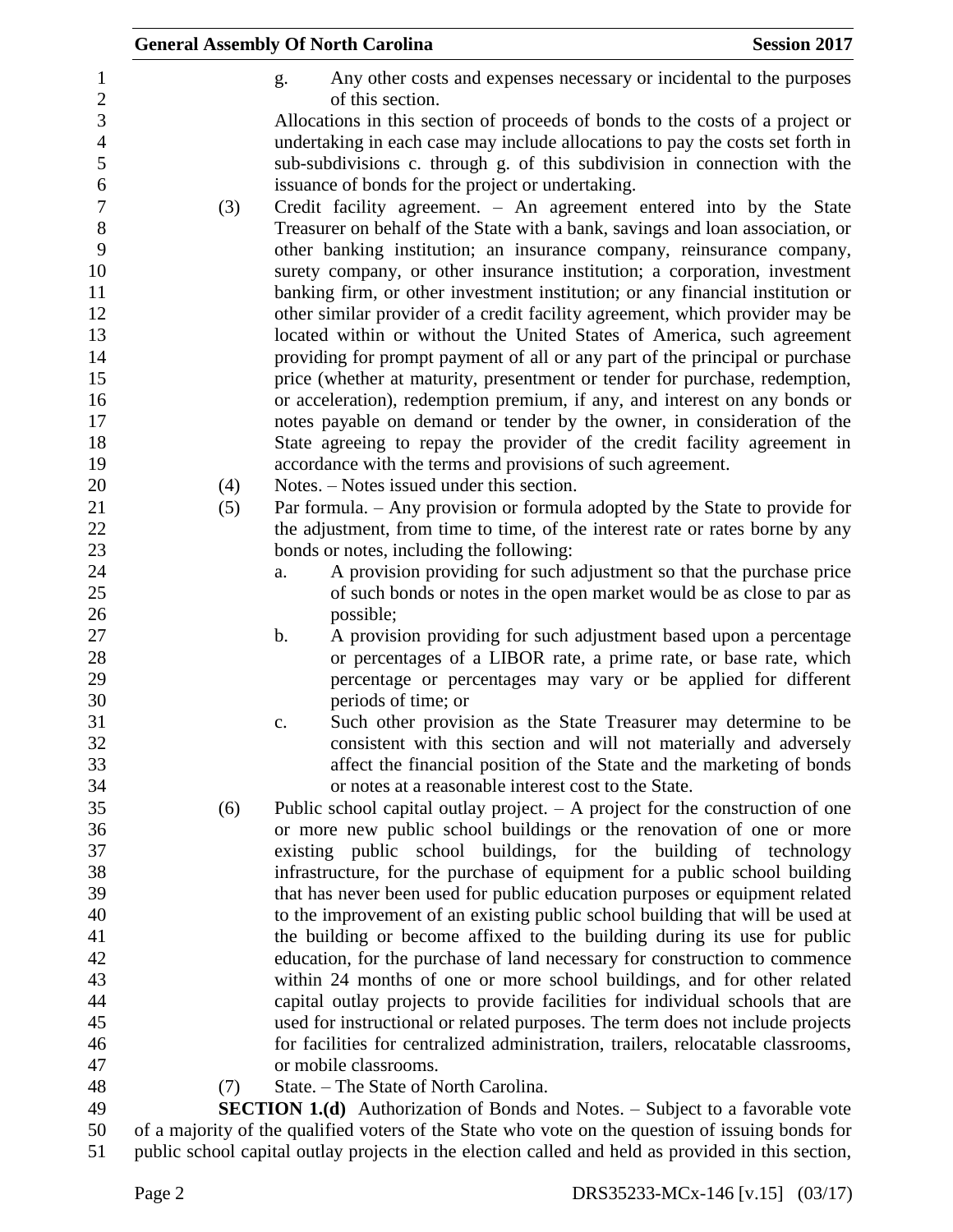### **General Assembly Of North Carolina Session 2017**

 the State Treasurer is hereby authorized, by and with the consent of the Council of State, to issue and sell, at one time or from time to time, general obligation bonds of the State to be designated "State of North Carolina Public School Building Bonds," with any additional designations as may be determined to indicate the issuance of bonds from time to time, or notes of the State as provided in this section, in an aggregate principal amount not exceeding one billion nine hundred million dollars (\$1,900,000,000) for the purpose of providing funds, with any other available funds, for the purposes authorized in this section. The principal amounts of bonds or notes issued in any 12-month period shall not exceed five hundred ninety-one million dollars (\$591,000,000). In determining whether this limit has been reached, the issuance of a note or bond to pay an outstanding note is not considered an issuance.

**SECTION 1.(e)** Use of Public School Building Bond and Note Proceeds. –

 (1) Subject to the provisions of subdivision (2) of this subsection, the proceeds of public school building bonds and notes, including premium thereon, if any, shall be used for the purpose of making grants to counties for paying the cost of public school capital outlay projects in the following general amounts set forth in this subdivision. Any additional monies that may be received by means of a grant or grants from the United States of America or any agency or department thereof or from any other source to aid in financing the cost of public school capital outlay projects authorized by this act may be placed by the State Treasurer in the Public School Building Bonds Fund or in a separate account or fund and shall be disbursed, to the extent permitted by the terms of the grant or grants, without regard to 23 limitations imposed by this act.

| 24<br>25 | <b>LEA</b>                | <b>ADM</b>   | Low-Wealth<br>County | <b>ADM</b><br>Growth | <b>Small</b><br>County | <b>Total</b>              |
|----------|---------------------------|--------------|----------------------|----------------------|------------------------|---------------------------|
| 26       | Alamance-Burlington       |              |                      |                      |                        |                           |
| 27       | Schools                   | \$11,894,339 | \$10,655,658         | \$1,984,971          | \$0                    | \$24,534,968              |
| 28       | <b>Alexander County</b>   |              |                      |                      |                        |                           |
| 29       | Schools                   | \$2,583,358  | \$5,268,881          | \$0                  | \$0                    | \$7,852,238               |
| 30       | <b>Alleghany County</b>   |              |                      |                      |                        |                           |
| 31       | Schools                   | \$711,838    | \$0                  | \$0                  | \$11,400,000           | \$12,111,838              |
| 32       | <b>Anson County</b>       |              |                      |                      |                        |                           |
| 33       | Schools                   | \$1,748,952  | \$4,758,716          | \$0                  | \$0                    | \$6,507,668               |
| 34       | Ashe County               |              |                      |                      |                        |                           |
| 35       | Schools                   | \$1,583,956  | \$0                  | \$0                  | \$11,400,000           | \$12,983,956              |
| 36       | <b>Avery County</b>       |              |                      |                      |                        |                           |
| 37       | Schools                   | \$1,065,399  | \$0                  | \$0                  |                        | \$11,400,000 \$12,465,399 |
| 38       | <b>Beaufort County</b>    |              |                      |                      |                        |                           |
| 39       | Schools                   | \$3,578,568  | \$2,208,334          | \$0                  | \$0                    | \$5,786,902               |
| 40       | <b>Bertie County</b>      |              |                      |                      |                        |                           |
| 41       | Schools                   | \$1,147,635  | \$3,062,328          | \$0                  | \$11,400,000           | \$15,609,963              |
| 42       | <b>Bladen County</b>      |              |                      |                      |                        |                           |
| 43       | Schools                   | \$2,377,506  | \$4,926,454          | \$0                  | \$0                    | \$7,303,960               |
| 44       | <b>Brunswick County</b>   |              |                      |                      |                        |                           |
| 45       | Schools                   | \$6,612,390  | \$0                  | \$2,291,422          | \$0                    | \$8,903,812               |
| 46       | <b>Buncombe County</b>    |              |                      |                      |                        |                           |
| 47       | Schools                   | \$12,765,935 | \$0                  | \$0                  | \$0                    | \$12,765,935              |
| 48<br>49 | Asheville City<br>Schools |              | \$0                  |                      | \$0                    |                           |
| 50       | <b>Burke County</b>       | \$2,387,982  |                      | \$2,681,452          |                        | \$5,069,434               |
| 51       | Schools                   | \$6,412,300  | \$14,627,330         | \$0                  | \$0                    | \$21,039,630              |
|          |                           |              |                      |                      |                        |                           |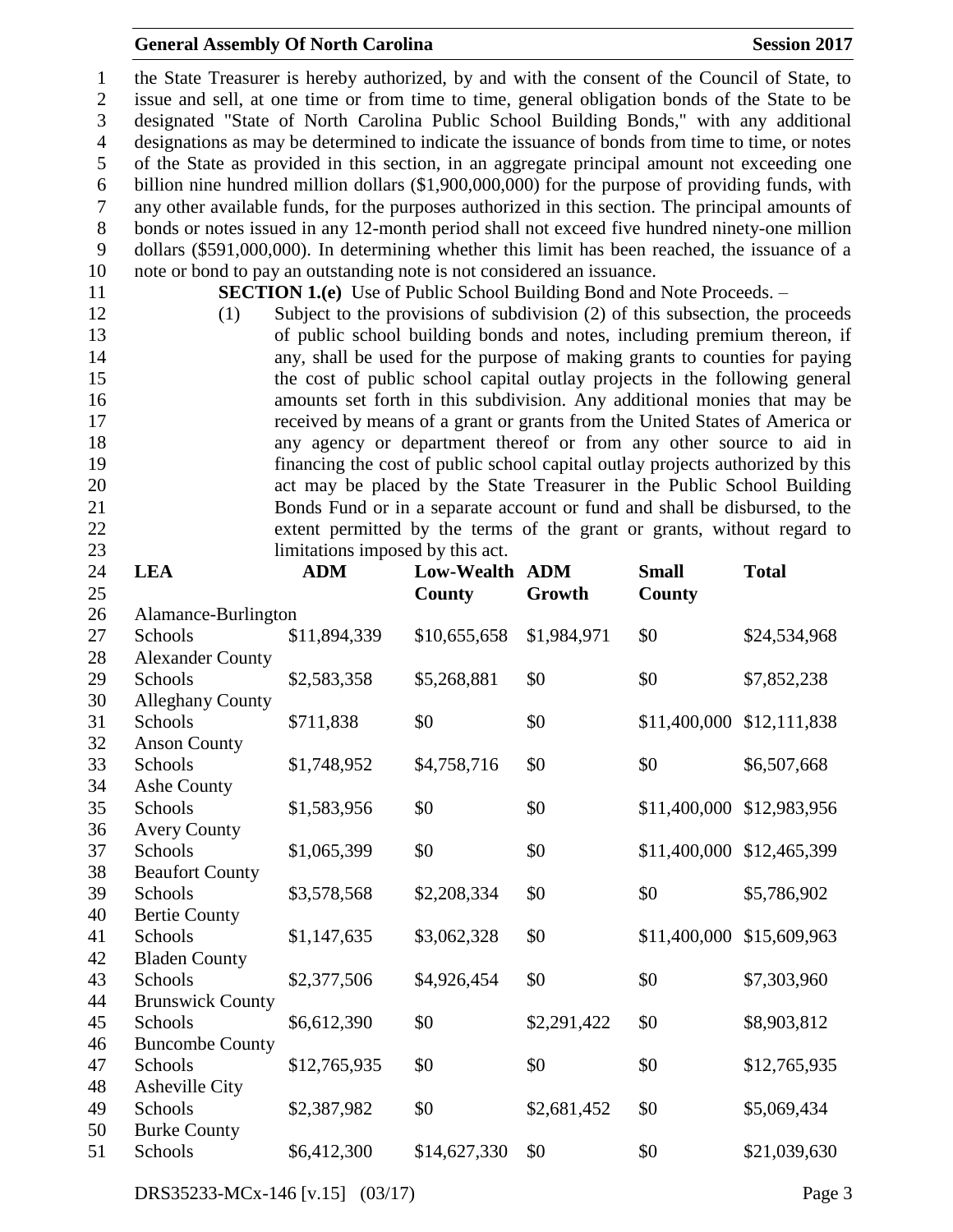| <b>General Assembly Of North Carolina</b> |              |              |              |              | <b>Session 2017</b> |
|-------------------------------------------|--------------|--------------|--------------|--------------|---------------------|
| <b>Cabarrus County</b>                    |              |              |              |              |                     |
| Schools<br>Kannapolis City                | \$17,154,290 | \$0          | \$20,239,736 | \$0          | \$37,394,026        |
| Schools                                   | \$2,779,257  | \$864,967    | \$174,120    | \$0          | \$3,818,344         |
| <b>Caldwell County</b>                    |              |              |              |              |                     |
| Schools                                   | \$6,195,449  | \$11,838,398 | \$0          | \$0          | \$18,033,847        |
| <b>Camden County</b>                      |              |              |              |              |                     |
| Schools                                   | \$970,592    | \$1,102,185  | \$0          | \$11,400,000 | \$13,472,778        |
| <b>Carteret County Public</b><br>Schools  | \$4,359,023  | \$0          | \$0          | \$0          | \$4,359,023         |
| <b>Caswell County</b>                     |              |              |              |              |                     |
| Schools                                   | \$1,390,676  | \$3,168,512  | \$0          | \$11,400,000 | \$15,959,188        |
| Catawba County                            |              |              |              |              |                     |
| Schools                                   | \$8,579,764  | \$0          | \$0          | \$0          | \$8,579,764         |
| <b>Hickory City</b>                       |              |              |              |              |                     |
| Schools                                   | \$2,221,939  | \$0          | \$0          | \$0          | \$2,221,939         |
| <b>Newton Conover City</b>                |              |              |              |              |                     |
| Schools                                   | \$1,579,766  | \$0          | \$285,557    | \$0          | \$1,865,323         |
| <b>Chatham County</b>                     |              |              |              |              |                     |
| Schools                                   | \$4,602,064  | \$0          | \$4,715,176  | \$0          | \$9,317,240         |
| Cherokee County                           |              |              |              |              |                     |
| Schools                                   | \$1,735,333  | \$1,545,096  | \$0          | \$0          | \$3,280,430         |
| Edenton-Chowan                            |              |              |              |              |                     |
| Schools                                   | \$1,070,637  | \$1,033,675  | \$0          | \$11,400,000 | \$13,504,312        |
| <b>Clay County</b><br>Schools             | \$704,504    | \$0          | \$55,718     | \$11,400,000 | \$12,160,223        |
| <b>Cleveland County</b>                   |              |              |              |              |                     |
| Schools                                   | \$7,750,596  | \$13,226,975 | \$0          | \$0          | \$20,977,572        |
| <b>Columbus County</b>                    |              |              |              |              |                     |
| Schools                                   | \$3,040,107  | \$9,559,234  | \$0          | \$0          | \$12,599,340        |
| <b>Whiteville City</b>                    |              |              |              |              |                     |
| Schools                                   | \$1,167,539  | \$3,671,180  | \$0          | \$0          | \$4,838,720         |
| <b>Craven County</b>                      |              |              |              |              |                     |
| Schools                                   | \$7,365,083  | \$2,972,533  | \$0          | \$0          | \$10,337,616        |
| <b>Cumberland County</b>                  |              |              |              |              |                     |
| Schools                                   | \$26,443,796 | \$23,904,327 | \$0          | \$0          | \$50,348,124        |
| <b>Currituck County</b>                   |              |              |              |              |                     |
| Schools                                   | \$2,114,037  | \$0          | \$787,023    | \$0          | \$2,901,061         |
| Dare County                               |              |              |              |              |                     |
| Schools                                   | \$2,668,736  | \$0          | \$1,239,736  | \$0          | \$3,908,472         |
| Davidson County<br>Schools                | \$10,031,724 | \$10,460,171 |              |              |                     |
| Lexington City                            |              |              | \$0          | \$0          | \$20,491,895        |
| Schools                                   | \$1,591,290  | \$1,659,253  | \$0          | \$0          | \$3,250,543         |
| Thomasville City                          |              |              |              |              |                     |
| Schools                                   | \$1,219,919  | \$1,272,022  | \$0          | \$0          | \$2,491,941         |
| Davie County                              |              |              |              |              |                     |
| Schools                                   | \$3,269,529  | \$233,720    | \$0          | \$0          | \$3,503,249         |
| <b>Duplin County</b>                      |              |              |              |              |                     |
| Schools                                   | \$5,051,480  | \$13,913,743 | \$2,549,120  | \$0          | \$21,514,343        |
| Durham Public                             |              |              |              |              |                     |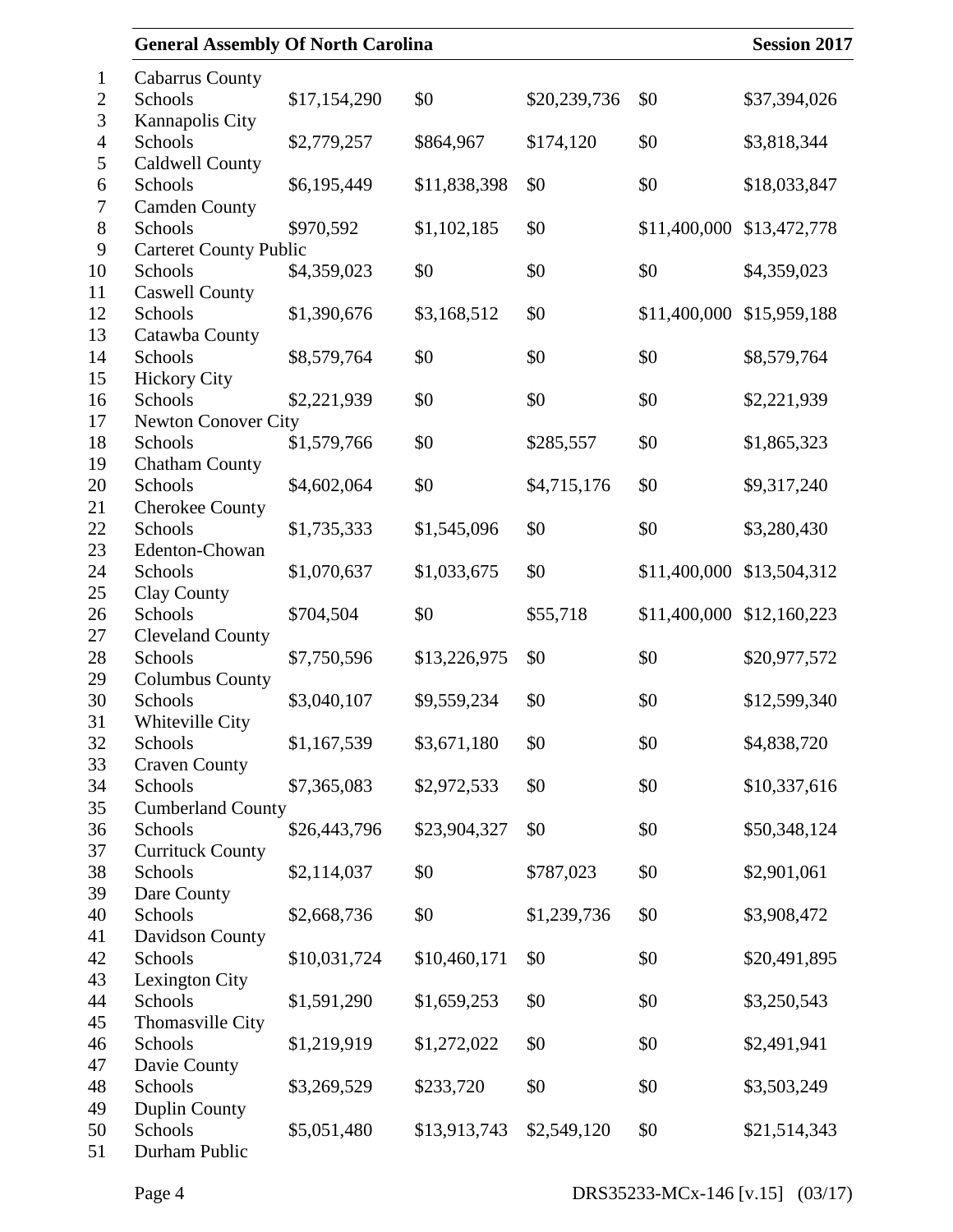| <b>General Assembly Of North Carolina</b> |              |              |              |              | <b>Session 2017</b>       |
|-------------------------------------------|--------------|--------------|--------------|--------------|---------------------------|
| Schools                                   | \$17,529,851 | \$0          | \$2,751,100  | \$0          | \$20,280,951              |
| <b>Edgecombe County Public</b>            |              |              |              |              |                           |
| Schools                                   | \$3,139,628  | \$8,695,956  | \$0          | \$0          | \$11,835,584              |
| Winston-Salem/Forsyth County              |              |              |              |              |                           |
| Schools                                   | \$28,759,495 | \$0          | \$11,958,578 | \$0          | \$40,718,072              |
| <b>Franklin County</b>                    |              |              |              |              |                           |
| Schools                                   | \$4,417,164  | \$9,580,484  | \$0          | \$0          | \$13,997,648              |
| <b>Gaston County</b>                      |              |              |              |              |                           |
| Schools                                   | \$16,513,689 | \$9,682,736  | \$3,774,927  | \$0          | \$29,971,351              |
| <b>Gates County</b>                       |              |              |              |              |                           |
| Schools                                   | \$841,215    | \$2,044,497  | \$0          | \$11,400,000 | \$14,285,712              |
| <b>Graham County</b>                      |              |              |              |              |                           |
| Schools                                   | \$626,459    | \$205,923    | \$0          | \$11,400,000 | \$12,232,382              |
| <b>Granville County</b>                   |              |              |              |              |                           |
| Schools                                   | \$4,036,365  | \$10,379,794 | \$0          | \$0          | \$14,416,160              |
| <b>Greene County</b>                      |              |              |              |              | \$18,885,816              |
| Schools                                   | \$1,636,860  | \$5,848,956  | \$0          | \$11,400,000 |                           |
| <b>Guilford County</b><br>Schools         | \$37,701,201 | \$0          | \$0          | \$0          | \$37,701,201              |
| Halifax County                            |              |              |              |              |                           |
| Schools                                   | \$1,358,201  | \$2,752,913  | \$0          | \$0          | \$4,111,113               |
| Roanoke Rapids City                       |              |              |              |              |                           |
| Schools                                   | \$1,525,291  | \$3,091,590  | \$0          | \$0          | \$4,616,881               |
| Weldon City                               |              |              |              |              |                           |
| Schools                                   | \$454,654    | \$921,533    | \$0          | \$0          | \$1,376,187               |
| <b>Harnett County</b>                     |              |              |              |              |                           |
| Schools                                   | \$10,988,698 | \$31,708,691 | \$7,717,009  | \$0          | \$50,414,398              |
| <b>Haywood County</b>                     |              |              |              |              |                           |
| Schools                                   | \$3,757,182  | \$0          | \$0          | \$0          | \$3,757,182               |
| <b>Henderson County</b>                   |              |              |              |              |                           |
| Schools                                   | \$7,094,281  | \$0          | \$0          | \$0          | \$7,094,281               |
| <b>Hertford County</b>                    |              |              |              |              |                           |
| Schools                                   | \$1,511,149  | \$3,743,868  | \$0          |              | \$11,400,000 \$16,655,017 |
| <b>Hoke County</b>                        |              |              |              |              |                           |
| Schools                                   | \$4,403,546  | \$14,037,584 | \$1,246,701  | \$0          | \$19,687,830              |
| <b>Hyde County</b><br>Schools             | \$317,944    | \$0          | \$229,839    | \$11,400,000 | \$11,947,782              |
| Iredell-Statesville                       |              |              |              |              |                           |
| Schools                                   | \$10,699,563 | \$0          | \$0          | \$0          | \$10,699,563              |
| Mooresville Graded School                 |              |              |              |              |                           |
| District                                  | \$3,186,246  | \$0          | \$2,792,889  | \$0          | \$5,979,134               |
| <b>Jackson County</b>                     |              |              |              |              |                           |
| Schools                                   | \$1,978,374  | \$0          | \$995,968    | \$0          | \$2,974,342               |
| <b>Johnston County</b>                    |              |              |              |              |                           |
| Schools                                   | \$18,475,301 | \$35,189,800 | \$14,605,205 | \$0          | \$68,270,306              |
| <b>Jones County</b>                       |              |              |              |              |                           |
| Schools                                   | \$585,079    | \$450,538    | \$0          | \$11,400,000 | \$12,435,617              |
| Lee County                                |              |              |              |              |                           |
| Schools                                   | \$5,254,713  | \$6,713,788  | \$1,218,842  | \$0          | \$13,187,342              |
| Lenoir County Public                      |              |              |              |              |                           |
| Schools                                   | \$4,582,683  | \$8,123,174  | \$0          | \$0          | \$12,705,858              |
|                                           |              |              |              |              |                           |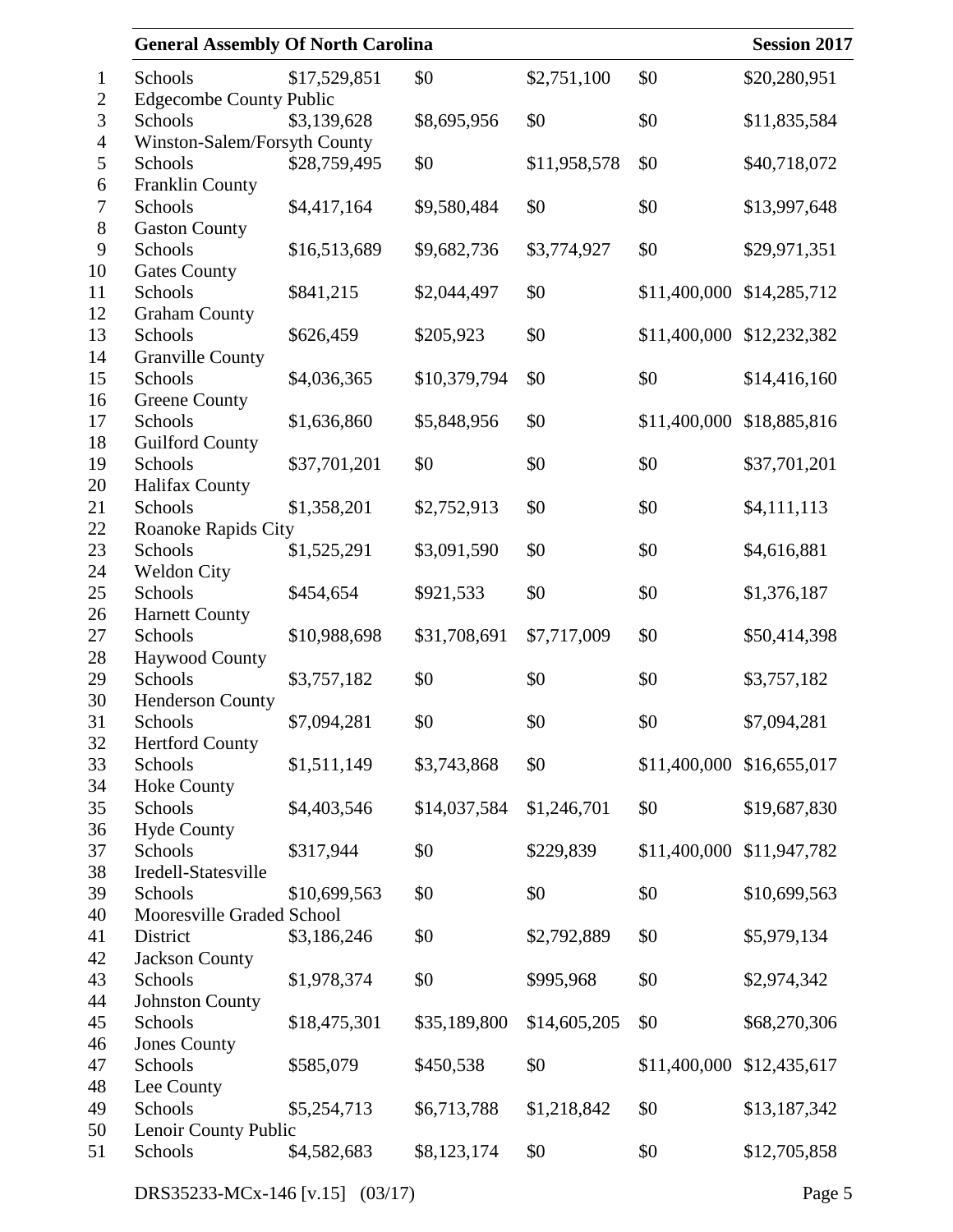| <b>General Assembly Of North Carolina</b> |              |              |              |              | <b>Session 2017</b>       |
|-------------------------------------------|--------------|--------------|--------------|--------------|---------------------------|
| <b>Lincoln County</b>                     |              |              |              |              |                           |
| Schools                                   | \$5,970,217  | \$586,814    | \$0          | \$0          | \$6,557,031               |
| <b>Macon County</b><br>Schools            | \$2,303,651  | \$0          | \$0          | \$0          | \$2,303,651               |
| <b>Madison County</b>                     |              |              |              |              |                           |
| Schools                                   | \$1,224,633  | \$403,668    | \$0          | \$11,400,000 | \$13,028,301              |
| <b>Martin County</b>                      |              |              |              |              |                           |
| Schools                                   | \$1,693,953  | \$3,441,064  | \$0          | \$0          | \$5,135,017               |
| McDowell County<br>Schools                | \$3,241,768  | \$5,991,397  | \$0          | \$0          | \$9,233,165               |
| Charlotte-Mecklenburg                     |              |              |              |              |                           |
| Schools                                   | \$78,674,026 | \$0          | \$72,872,801 | \$0          | \$151,546,827             |
| Mitchell County                           |              |              |              |              |                           |
| Schools                                   | \$969,021    | \$95,246     | \$0          | \$11,400,000 | \$12,464,267              |
| <b>Montgomery County</b>                  |              |              |              |              |                           |
| Schools                                   | \$2,056,420  | \$2,204,655  | \$0          | \$0          | \$4,261,074               |
| Moore County                              |              |              |              |              |                           |
| Schools                                   | \$6,650,103  | \$0          | \$1,372,067  | \$0          | \$8,022,170               |
| Nash-Rocky Mount                          |              |              |              |              |                           |
| Schools                                   | \$7,989,447  | \$14,371,718 | \$0          | \$0          | \$22,361,165              |
| New Hanover County                        |              |              |              |              |                           |
| Schools                                   | \$13,935,569 | \$0          | \$11,011,364 | \$0          | \$24,946,933              |
| Northampton County                        |              |              |              |              |                           |
| Schools                                   | \$933,927    | \$2,214,071  | \$0          | \$11,400,000 | \$14,547,998              |
| <b>Onslow County</b>                      |              |              |              |              |                           |
| Schools                                   | \$13,901,522 | \$993,738    | \$10,161,657 | \$0          | \$25,056,918              |
| <b>Orange County</b>                      |              |              |              |              |                           |
| Schools                                   | \$3,951,510  | \$0          | \$863,636    | \$0          | \$4,815,147               |
| Chapel Hill-Carrboro City                 |              |              |              |              |                           |
| Schools                                   | \$6,410,728  | \$0          | \$766,129    | \$0          | \$7,176,857               |
| Pamlico County                            |              |              |              |              |                           |
| Schools                                   | \$671,505    | \$0          | \$0          |              | \$11,400,000 \$12,071,505 |
| Elizabeth City-Pasquotank Public          |              |              |              |              |                           |
| Schools                                   | \$2,992,965  | \$4,901,814  | \$0          | \$0          | \$7,894,780               |
| Pender County                             |              |              |              |              |                           |
| Schools                                   | \$4,990,720  | \$7,117,093  | \$7,877,199  | \$0          | \$19,985,012              |
| Perquimans County                         |              |              |              |              |                           |
| Schools                                   | \$861,643    | \$0          | \$0          | \$11,400,000 | \$12,261,643              |
| Person County<br>Schools                  | \$2,392,696  | \$1,638,918  | \$0          | \$0          | \$4,031,614               |
| <b>Pitt County</b>                        |              |              |              |              |                           |
| Schools                                   | \$12,347,422 | \$16,479,237 | \$0          | \$0          | \$28,826,660              |
| Polk County                               |              |              |              |              |                           |
| Schools                                   | \$1,132,969  | \$0          | \$0          | \$11,400,000 | \$12,532,969              |
| <b>Randolph County</b>                    |              |              |              |              |                           |
| Schools                                   | \$9,064,274  | \$17,536,732 | \$0          | \$0          | \$26,601,006              |
| Asheboro City                             |              |              |              |              |                           |
| Schools                                   | \$2,436,171  | \$4,713,281  | \$0          | \$0          | \$7,149,452               |
| <b>Richmond County</b>                    |              |              |              |              |                           |
| Schools                                   | \$3,841,513  | \$11,394,323 | \$0          | \$0          | \$15,235,836              |
| Public Schools of Robeson                 |              |              |              |              |                           |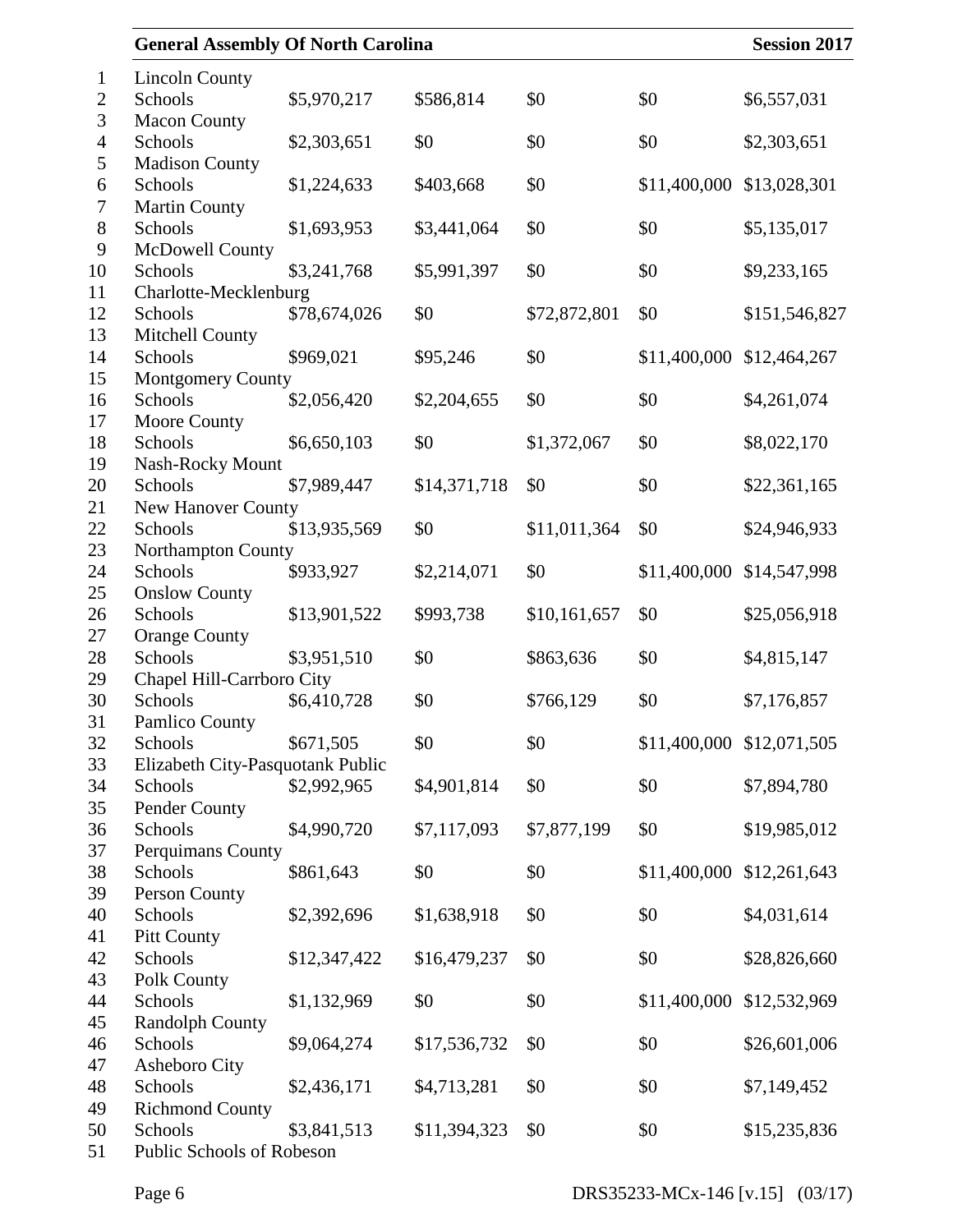| <b>General Assembly Of North Carolina</b> |              |              |              |              | <b>Session 2017</b> |
|-------------------------------------------|--------------|--------------|--------------|--------------|---------------------|
| County                                    | \$12,144,190 | \$48,064,710 | \$0          | \$0          | \$60,208,900        |
| <b>Rockingham County</b>                  |              |              |              |              |                     |
| Schools                                   | \$6,529,630  | \$11,917,196 | \$0          | \$0          | \$18,446,826        |
| Rowan-Salisbury                           |              |              |              |              |                     |
| Schools                                   | \$10,118,674 | \$12,983,241 | \$0          | \$0          | \$23,101,915        |
| <b>Rutherford County</b>                  |              |              |              |              |                     |
| Schools                                   | \$4,248,502  | \$7,595,758  | \$0          | \$0          | \$11,844,260        |
| <b>Sampson County</b>                     |              |              |              |              |                     |
| Schools                                   | \$4,377,880  | \$11,563,052 | \$0          | \$0          | \$15,940,932        |
| <b>Clinton City</b>                       |              |              |              |              |                     |
| Schools                                   | \$1,586,052  | \$4,189,151  | \$285,557    | \$0          | \$6,060,760         |
| <b>Scotland County</b><br>Schools         | \$3,075,201  | \$9,753,031  | \$0          | \$0          | \$12,828,232        |
| <b>Stanly County</b>                      |              |              |              |              |                     |
| Schools                                   | \$4,433,926  | \$7,413,291  | \$0          | \$0          | \$11,847,217        |
| <b>Stokes County</b>                      |              |              |              |              |                     |
| Schools                                   | \$3,173,151  | \$5,676,493  | \$0          | \$0          | \$8,849,644         |
| <b>Surry County</b>                       |              |              |              |              |                     |
| Schools                                   | \$4,198,218  | \$6,722,208  | \$0          | \$0          | \$10,920,426        |
| <b>Elkin City</b>                         |              |              |              |              |                     |
| Schools                                   | \$618,078    | \$989,669    | \$0          | \$0          | \$1,607,747         |
| <b>Mount Airy City</b>                    |              |              |              |              |                     |
| Schools                                   | \$838,596    | \$1,342,763  | \$0          | \$0          | \$2,181,359         |
| <b>Swain County</b>                       |              |              |              |              |                     |
| Schools                                   | \$1,029,257  | \$427,317    | \$0          | \$11,400,000 | \$12,856,574        |
| Transylvania County                       |              |              |              |              |                     |
| Schools                                   | \$1,787,189  | \$0          | \$0          | \$0          | \$1,787,189         |
| <b>Tyrrell County</b>                     |              |              |              |              |                     |
| Schools                                   | \$319,515    | \$599,330    | \$278,592    | \$11,400,000 | \$12,597,437        |
| <b>Union County Public</b>                |              |              |              |              |                     |
| Schools                                   | \$21,984,205 | \$0          | \$10,565,616 | \$0          | \$32,549,821        |
| <b>Vance County</b><br>Schools            |              | \$9,876,842  | \$0          | \$0          |                     |
| <b>Wake County</b>                        | \$3,180,484  |              |              |              | \$13,057,326        |
| Schools                                   | \$85,220,418 | \$0          | \$84,650,293 | \$0          | \$169,870,711       |
| <b>Warren County</b>                      |              |              |              |              |                     |
| Schools                                   | \$1,125,112  | \$691,281    | \$0          | \$11,400,000 | \$13,216,393        |
| <b>Washington County</b>                  |              |              |              |              |                     |
| Schools                                   | \$814,501    | \$1,524,139  | \$0          | \$11,400,000 | \$13,738,640        |
| Watauga County                            |              |              |              |              |                     |
| Schools                                   | \$2,343,983  | \$0          | \$0          | \$0          | \$2,343,983         |
| <b>Wayne County Public</b>                |              |              |              |              |                     |
| Schools                                   | \$9,669,782  | \$13,444,191 | \$0          | \$0          | \$23,113,973        |
| <b>Wilkes County</b>                      |              |              |              |              |                     |
| Schools                                   | \$5,007,481  | \$7,550,886  | \$0          | \$0          | \$12,558,367        |
| <b>Wilson County</b>                      |              |              |              |              |                     |
| Schools                                   | \$6,314,874  | \$9,028,273  | \$0          | \$0          | \$15,343,147        |
| <b>Yadkin County</b>                      |              |              |              |              |                     |
| Schools                                   | \$2,774,543  | \$5,457,894  | \$0          | \$0          | \$8,232,437         |
|                                           |              |              |              |              |                     |
|                                           |              |              |              |              |                     |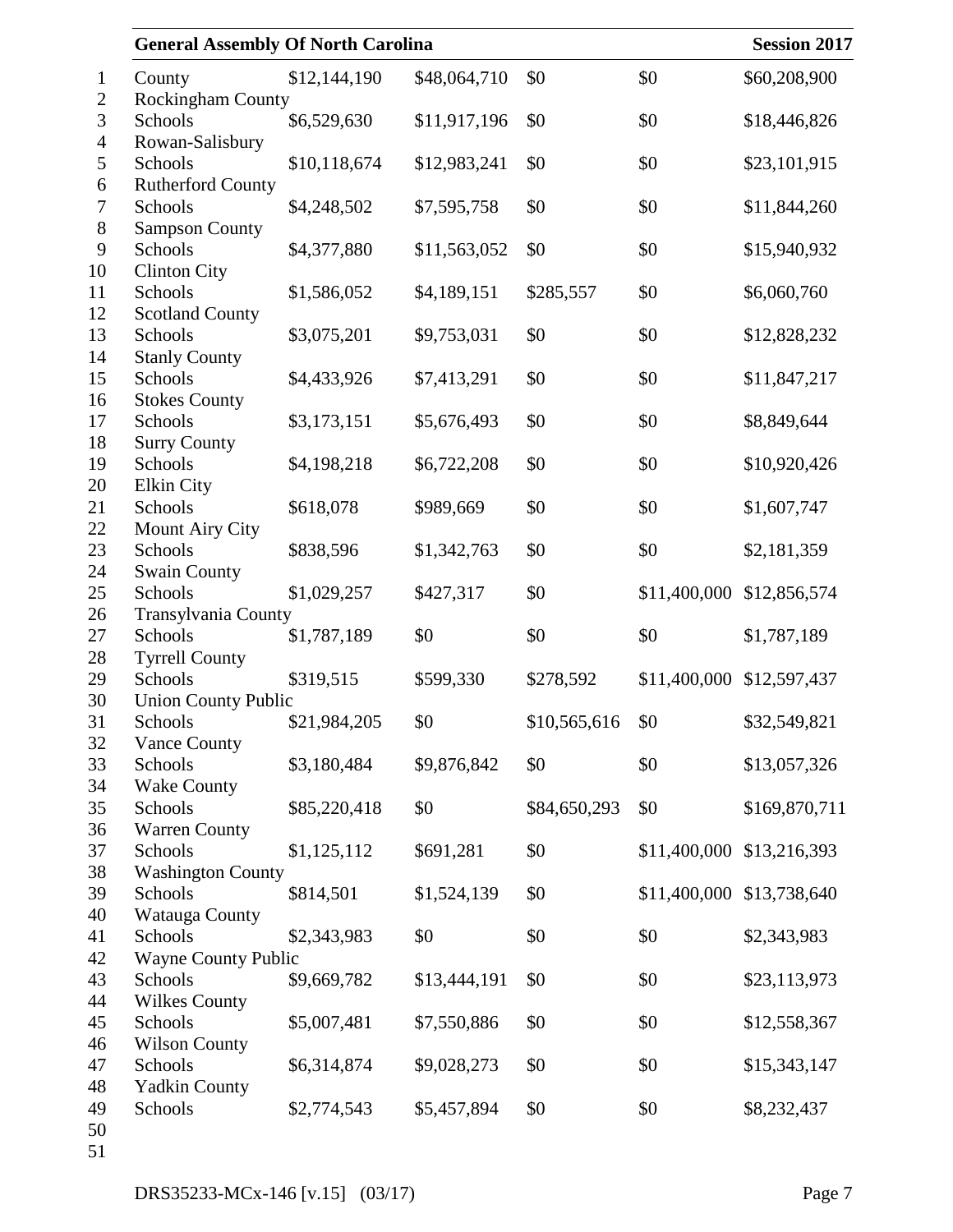|                      |              |               | <b>General Assembly Of North Carolina</b> |                              |                                        |                                                                                                                                 | <b>Session 2017</b>       |
|----------------------|--------------|---------------|-------------------------------------------|------------------------------|----------------------------------------|---------------------------------------------------------------------------------------------------------------------------------|---------------------------|
| <b>Yancey County</b> |              |               |                                           |                              |                                        |                                                                                                                                 |                           |
| Schools              |              |               | \$1,146,064                               | \$0                          | \$0                                    |                                                                                                                                 | \$11,400,000 \$12,546,064 |
|                      | <b>Total</b> |               | \$760M                                    | \$570M                       | \$285M                                 | \$285M                                                                                                                          | \$1.9B                    |
|                      | (2)          |               |                                           |                              |                                        | Special allocation provisions. – In determining the use of the proceeds of                                                      |                           |
|                      |              |               |                                           |                              |                                        | public school building bonds and notes, including premium thereon, if any,                                                      |                           |
|                      |              |               |                                           |                              |                                        | set forth in subdivision (1) of this subsection, the following special                                                          |                           |
|                      |              |               |                                           | allocation provisions apply: |                                        |                                                                                                                                 |                           |
|                      |              | a.            |                                           |                              |                                        | In the case of a local school administrative unit located entirely in                                                           |                           |
|                      |              |               |                                           |                              |                                        | one county, the unit's total distribution amount shall be allocated to                                                          |                           |
|                      |              |               |                                           |                              |                                        | that county. In the case of a local school administrative unit located                                                          |                           |
|                      |              |               |                                           |                              |                                        | in more than one county, the unit's distribution amount shall be                                                                |                           |
|                      |              |               |                                           |                              |                                        | allocated among the counties in which the unit is located in                                                                    |                           |
|                      |              |               |                                           |                              |                                        | proportion to average daily membership of the unit in each county. A                                                            |                           |
|                      |              |               |                                           |                              |                                        | unit's distribution amount allocated to a county may be used only                                                               |                           |
|                      |              |               |                                           |                              |                                        | with respect to public school facilities of that unit. If two or more                                                           |                           |
|                      |              |               |                                           |                              |                                        | local school administrative units are consolidated into one unit, the                                                           |                           |
|                      |              |               |                                           |                              |                                        | distribution amounts provided in subdivision (1) of this subsection                                                             |                           |
|                      |              |               |                                           |                              |                                        | for the units shall be considered the distribution amount for the                                                               |                           |
|                      |              |               | merged unit.                              |                              |                                        |                                                                                                                                 |                           |
|                      |              | $\mathbf b$ . |                                           |                              |                                        | Bond proceeds allocated in subdivision (1) of this subsection for                                                               |                           |
|                      |              |               |                                           |                              |                                        | low-wealth-county or small-county designations require no county                                                                |                           |
|                      |              |               |                                           |                              |                                        | match. A county receiving bond proceeds otherwise allocated in                                                                  |                           |
|                      |              |               |                                           |                              |                                        | subdivision (1) of this subsection must match each one dollar of bond                                                           |                           |
|                      |              |               |                                           |                              |                                        | proceeds allocated with an amount equal to the product of three cents                                                           |                           |
|                      |              |               |                                           |                              |                                        | $(3¢)$ multiplied by the county's ability to pay rank. A "county's ability                                                      |                           |
|                      |              |               |                                           |                              |                                        | to pay rank" is the rank assigned to the county by the State Board of                                                           |                           |
|                      |              |               |                                           |                              |                                        | Education for the 2016-17 fiscal year pursuant to Section 8.3 of                                                                |                           |
|                      |              |               |                                           |                              |                                        | S.L. 2015-241. The match requirement may be satisfied by non-State                                                              |                           |
|                      |              |               |                                           |                              |                                        | expenditures for public school facilities made on or after January 1,                                                           |                           |
|                      |              |               |                                           |                              |                                        | 2017. If a debt has been authorized or incurred since January 1, 2017,                                                          |                           |
|                      |              |               |                                           |                              |                                        | for the general purpose of public school facilities, then the face                                                              |                           |
|                      |              |               |                                           |                              |                                        | amount of the debt shall be considered as a non-State expenditure for                                                           |                           |
|                      |              |               |                                           |                              |                                        | public school facilities for the purpose of the match. As counties                                                              |                           |
|                      |              |               |                                           |                              |                                        | satisfy the match requirements of this subsection, they shall                                                                   |                           |
|                      |              |               |                                           |                              |                                        | document the extent to which they have done so in periodic reports to                                                           |                           |
|                      |              |               |                                           |                              |                                        | the State Board of Education. These reports shall include any                                                                   |                           |
|                      |              |               |                                           |                              |                                        | information and documentation required by the State Board of                                                                    |                           |
|                      |              |               |                                           |                              |                                        | Education. The State Board of Education shall certify to the State<br>Treasurer from time to time the extent to which the match |                           |
|                      |              |               |                                           |                              |                                        | requirements of this subsection have been met with respect to each                                                              |                           |
|                      |              |               |                                           |                              |                                        | county. Bond proceeds shall be distributed for expenditure only as,                                                             |                           |
|                      |              |               |                                           |                              |                                        | and to the extent, the matching requirement of this section are                                                                 |                           |
|                      |              |               |                                           |                              |                                        | satisfied, as certified by the State Board of Education. The State                                                              |                           |
|                      |              |               |                                           |                              |                                        | Board of Education shall also require counties to report annually on                                                            |                           |
|                      |              |               |                                           |                              |                                        | the impact of funds provided under this act on the property tax rate                                                            |                           |
|                      |              |               |                                           |                              |                                        | for that year. These reports shall be public documents and shall be                                                             |                           |
|                      |              |               |                                           |                              |                                        |                                                                                                                                 |                           |
|                      |              |               |                                           |                              | furnished to any citizen upon request. | Unmatched proceeds. - If the State Board of Education determines                                                                |                           |
|                      |              | c.            |                                           |                              |                                        | that a county has not met the matching requirement of this subsection                                                           |                           |
|                      |              |               |                                           |                              |                                        | by January 1, 2024, with respect to any bond proceeds allocated                                                                 |                           |
|                      |              |               |                                           |                              |                                        | under subdivision (1) of this subsection, the State Board of Education                                                          |                           |
|                      |              |               |                                           |                              |                                        |                                                                                                                                 |                           |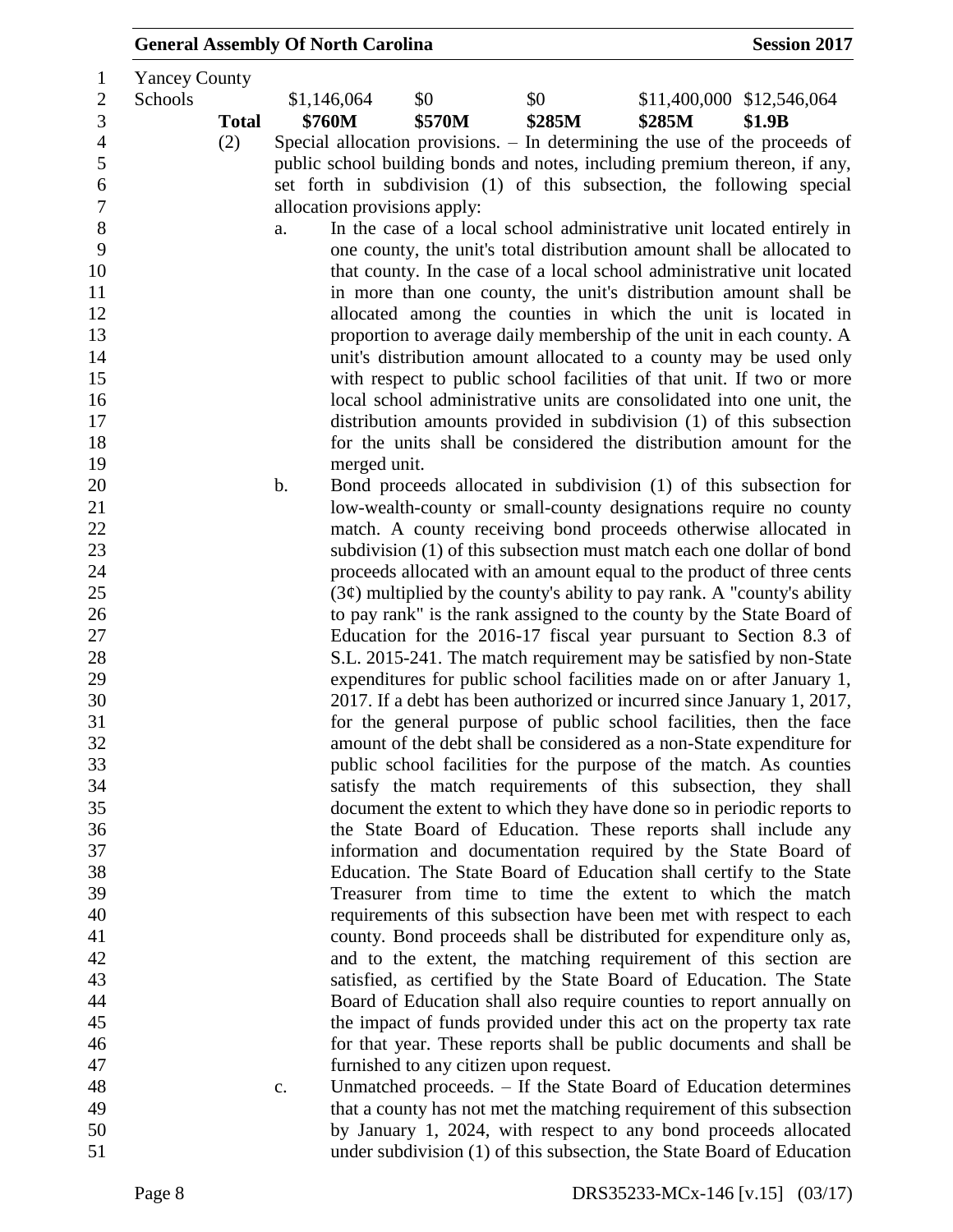shall certify that fact to the State Treasurer by March 1, 2024. Amounts that are allocated in the ADM Growth Allocation of bond proceeds under subdivision (1) of this subsection and that have not been certified as matched by the State Board of Education by January 1, 2024, shall be reallocated among the counties that have been certified as having met the matching requirement for that allocation. The reallocation shall be made among the eligible counties in proportion to the amount of ADM Growth Allocations for those counties under subdivision (1) of this subsection. Amounts that are allocated in the ADM Allocation of bond proceeds under subdivision (1) of this subdivision and that have not been certified as matched by 12 the State Board of Education by January 1, 2024, shall be reallocated among the counties that have been certified as having met the matching requirement for that allocation. The reallocation shall be made on the basis of average daily membership of the local school administrative units within the remaining counties. Bond proceeds reallocated to a county because of a local school administrative unit's average daily membership within the county may be used only with respect to public school capital outlay projects of that unit. Bond proceeds reallocated to a county under this sub-subdivision must be matched at the same rate as bond proceeds allocated to the county under sub-subdivision b. of this subdivision. **SECTION 1.(f)** Allocation and Tracking of Proceeds. – (1) Public improvement bonds. – The proceeds of public school building bonds and notes, including premium thereon, if any, except the proceeds of bonds the issuance of which has been anticipated by bond anticipation notes or the proceeds of refunding bonds or notes, shall be placed by the State Treasurer in a special fund to be designated "Public School Building Bonds Fund," which may include such appropriate special accounts therein as may be determined by the State Treasurer and shall be disbursed as provided in this section. Monies in the Public School Building Bonds Fund shall be allocated and expended as provided in this section. Any additional monies that may be received by means of a grant or grants from the United States of America or any agency or department thereof or from any other source for deposit to the Public School Building Bonds Fund may be placed in the Public School Building Bonds Fund or in a separate account or fund and shall be disbursed, to the extent permitted by the terms of the grant or grants, without regard to any limitations imposed by this section. Monies in the Public School Building Bonds Fund or any separate account established under this section may be invested from time to time by the State Treasurer in the same manner permitted for investment of monies belonging to the State or held in the State treasury, except with respect to grant money to the extent otherwise directed by the terms of the grant. Investment earnings, except investment earnings with respect to grant monies to the extent otherwise directed or restricted by the terms of the grant, may be (i) credited to the Public School Building Bonds Fund or (ii) used to satisfy compliance with applicable requirements of the federal tax law. The proceeds of public improvement bonds and notes, including premium thereon, if any, may be used with any other monies made available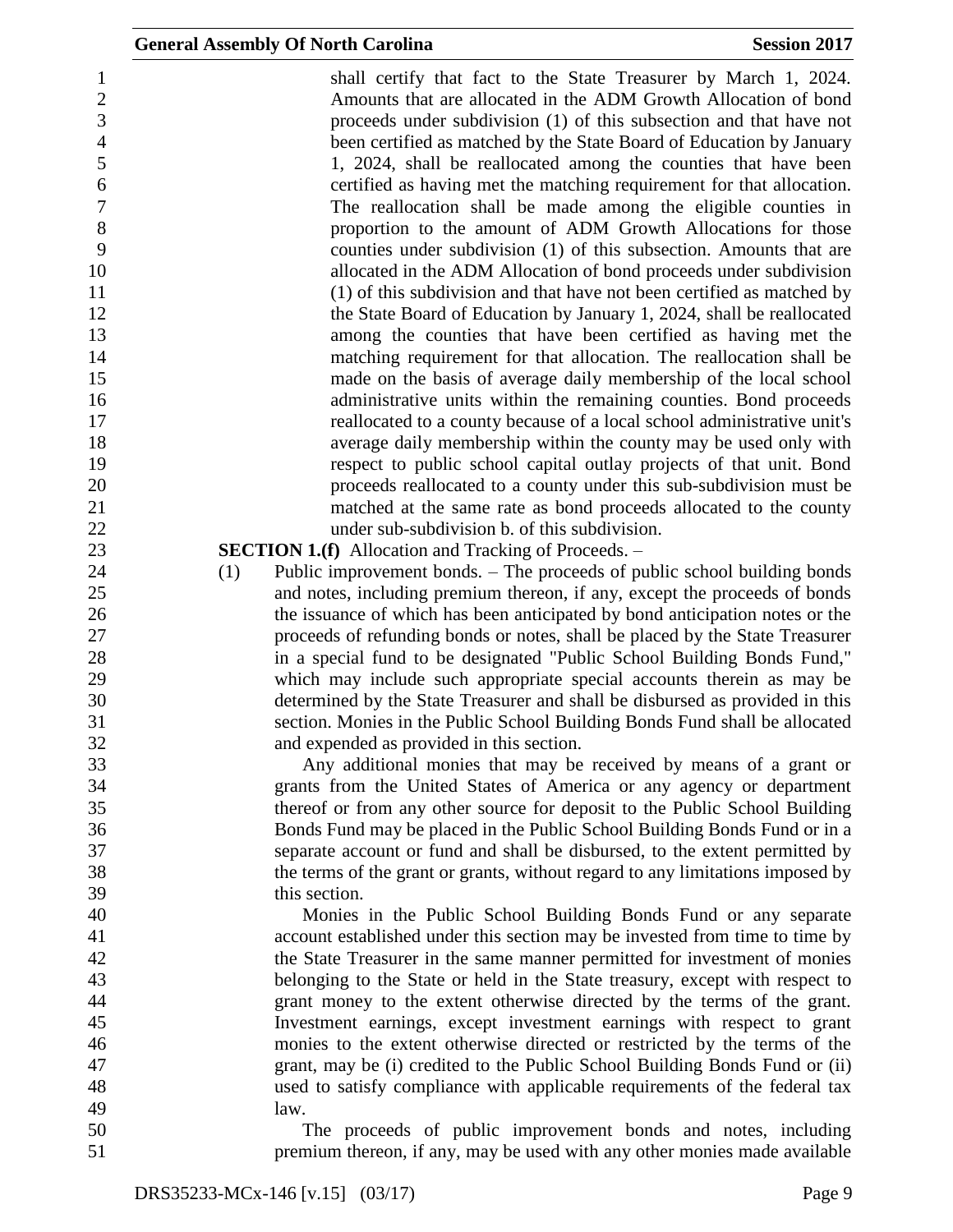|                                 | <b>General Assembly Of North Carolina</b>                                                                                                                                                                                               | <b>Session 2017</b>                         |
|---------------------------------|-----------------------------------------------------------------------------------------------------------------------------------------------------------------------------------------------------------------------------------------|---------------------------------------------|
|                                 | by the General Assembly for funding the projects authorized by this section,<br>including the proceeds of any other State bond issues, whether heretofore<br>made available or that may be made available at the session of the General |                                             |
|                                 | Assembly at which this section is ratified or any subsequent sessions. The<br>proceeds of public school building bonds and notes, including premium                                                                                     |                                             |
|                                 | thereon, if any, shall be expended and disbursed under the direction and<br>supervision of the Director of the Budget. The funds provided by this section                                                                               |                                             |
|                                 | shall be disbursed for the purposes provided in this section upon warrants<br>drawn on the State Treasurer by the State Controller, which warrants shall<br>not be drawn until requisition has been approved by the Director of the     |                                             |
|                                 | Budget and which requisition shall be approved only after full compliance<br>with the State Budget Act, Chapter 143C of the General Statutes.                                                                                           |                                             |
| (2)                             | Tracking of bond proceeds. – The State Treasurer or the State Treasurer's<br>designee is hereby authorized and directed to set up a comprehensive system                                                                                |                                             |
|                                 | of tracking the proceeds of the public improvement bonds and notes,<br>including premium thereon, if any, to the extent necessary to enable the State                                                                                   |                                             |
|                                 | Treasurer or the State Treasurer's designee to properly account for the use of                                                                                                                                                          |                                             |
|                                 | such proceeds for compliance with applicable requirements of the federal tax<br>law or otherwise. All recipients of such proceeds shall comply with any                                                                                 |                                             |
|                                 | tracking system implemented by the State Treasurer or the State Treasurer's<br>designee for this purpose. The State Treasurer may withhold proceeds if the                                                                              |                                             |
| (3)                             | recipient fails to comply with this subdivision.<br>Costs. – Allocations to the costs of a capital improvement or undertaking in                                                                                                        |                                             |
|                                 | each case may include allocations to pay the costs set forth in<br>sub-subdivisions c. through g. of subdivision (2) of subsection (c) of this                                                                                          |                                             |
|                                 | section in connection with the issuance of bonds for that capital                                                                                                                                                                       |                                             |
|                                 | improvement or undertaking.<br><b>SECTION 1.(g)</b> Election. – The question of the issuance of the bonds authorized                                                                                                                    |                                             |
|                                 | by this section shall be submitted to the qualified voters of the State at an election to be held in<br>November of 2018. Any other primary, election, or referendum validly called or scheduled by                                     |                                             |
|                                 | law at the time the election on the bond question provided for in this subsection is held may be                                                                                                                                        |                                             |
|                                 | held as called or scheduled. Notice of the election shall be given in the manner and at the times                                                                                                                                       |                                             |
|                                 | required by G.S. 163-33(8). The election and the registration of voters therefor shall be held<br>under and in accordance with the general laws of the State. Absentee ballots shall be authorized                                      |                                             |
| in the election.                |                                                                                                                                                                                                                                         |                                             |
|                                 | The State Board of Elections shall reimburse the counties of the State for all                                                                                                                                                          |                                             |
|                                 | necessary expenses incurred in holding the election that are in addition to those that would have<br>otherwise been incurred, the same to be paid out of the Contingency and Emergency Fund or                                          |                                             |
|                                 | other funds available to the State Board of Elections.                                                                                                                                                                                  |                                             |
|                                 | Ballots, voting systems authorized by Article 14A of Chapter 163 of the General                                                                                                                                                         |                                             |
|                                 | Statutes, or both may be used in accordance with rules prescribed by the State Board of                                                                                                                                                 |                                             |
|                                 | Elections. The bond question to be used in the ballots or voting systems shall be in substantially                                                                                                                                      |                                             |
| the following form:             |                                                                                                                                                                                                                                         |                                             |
|                                 | "[] FOR<br>[ ] AGAINST<br>The issuance of one billion nine hundred million dollars (\$1,900,000,000) State of                                                                                                                           |                                             |
|                                 | North Carolina Public School Building Bonds constituting general obligation bonds of the State                                                                                                                                          |                                             |
|                                 | secured by a pledge of the faith and credit and taxing power of the State for the purpose of                                                                                                                                            |                                             |
|                                 | providing funds, with any other available funds, for grants to counties for costs of public school                                                                                                                                      |                                             |
| building capital improvements." |                                                                                                                                                                                                                                         |                                             |
|                                 | If a majority of those voting on a bond question in the election vote in favor of the<br>issuance of the bonds described in the question, those bonds may be issued as provided in this                                                 |                                             |
| $D_{0}$ and $\Omega$            |                                                                                                                                                                                                                                         | DDC25222 MC <sub>y</sub> 146 [y 15] (02/17) |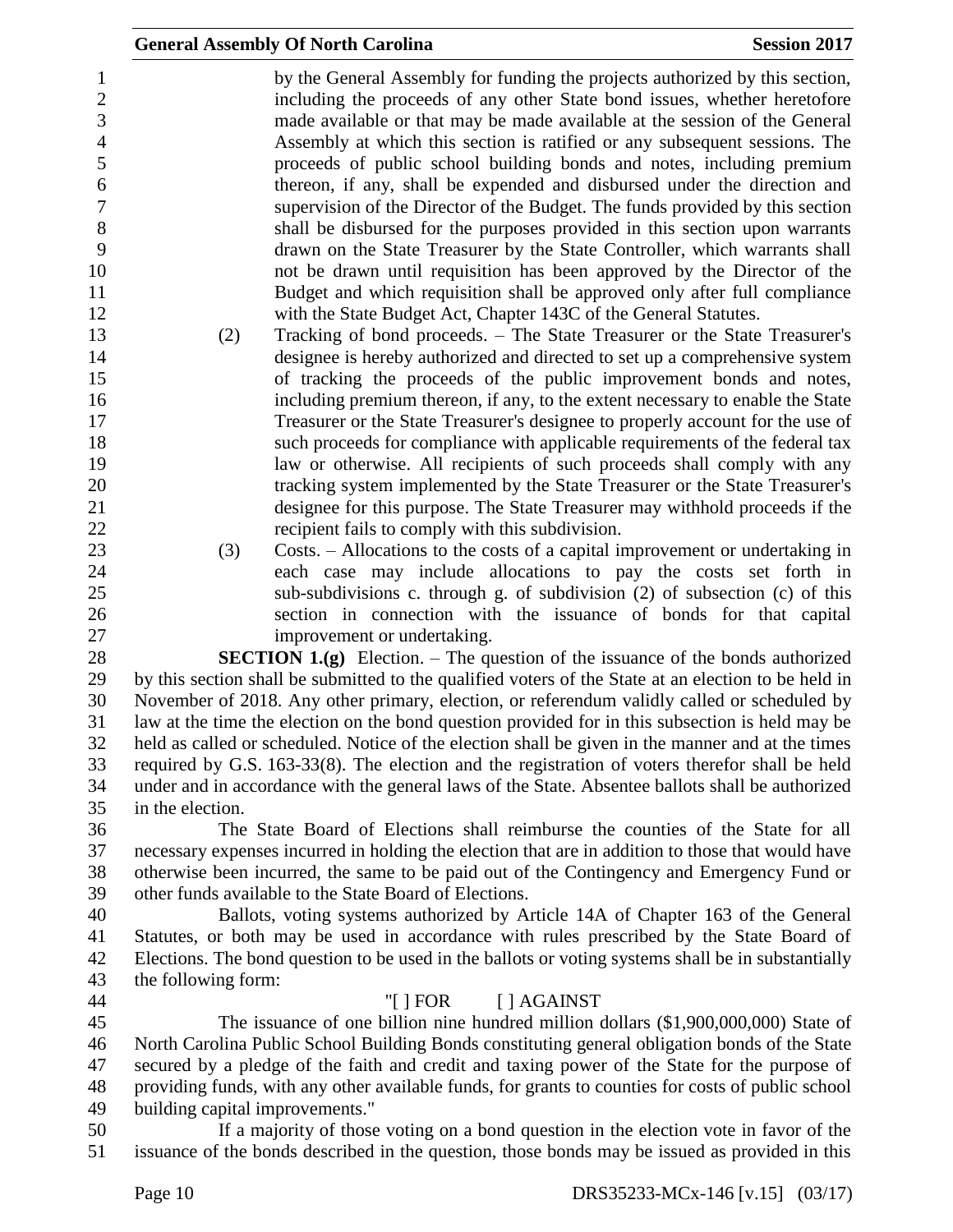### **General Assembly Of North Carolina Session 2017**

 section. If a majority of those voting on a bond question in the election do not vote in favor of the issuance of the bonds described in the question, those bonds shall not be issued.

 The results of the election shall be canvassed and declared as provided by law for elections for State officers; the results of the election shall be certified by the State Board of Elections to the Secretary of State in the manner and at the time provided by the general election laws of the State.

**SECTION 1.(h)** Issuance of Bonds and Notes. –

- (1) Terms and conditions. Bonds or notes may bear such date or dates, may be serial or term bonds or notes, or any combination thereof, may mature in such amounts and at such time or times, not exceeding 40 years from their date or dates, may be payable at such place or places, either within or without the United States of America, in such coin or currency of the United States of America as at the time of payment is legal tender for payment of public and private debts, may bear interest at such rate or rates, which may vary from time to time, and may be made redeemable before maturity, at the 16 option of the State or otherwise as may be provided by the State, at such price or prices, including a price less than the face amount of the bonds or notes, and under such terms and conditions, all as may be determined by the State Treasurer by and with the consent of the Council of State.
- (2) Signatures; form and denomination; registration. Bonds or notes may be issued as certificated or uncertificated obligations. If issued as certificated obligations, bonds or notes shall be signed on behalf of the State by the Governor or shall bear the Governor's facsimile signature, shall be signed by the State Treasurer or shall bear the State Treasurer's facsimile signature, and shall bear the Great Seal of the State of North Carolina or a facsimile thereof shall be impressed or imprinted thereon. If bonds or notes bear the facsimile signatures of the Governor and the State Treasurer, the bonds or notes shall also bear a manual signature, which may be that of a bond registrar, trustee, paying agent, or designated assistant of the State Treasurer. Should any officer whose signature or facsimile signature appears on bonds or notes cease to be such officer before the delivery of the bonds or notes, the signature or facsimile signature shall nevertheless have the same validity for all purposes as if the officer had remained in office until delivery, and bonds or notes may bear the facsimile signatures of persons who at the actual time of the execution of the bonds or notes shall be the proper officers to sign any bond or note, although at the date of the bond or note such persons may not have been such officers. The form and denomination of bonds or notes, including the provisions with respect to registration of the bonds or notes and any system for their registration, shall be as the State Treasurer may determine in conformity with this section; provided, however, that nothing in this section shall prohibit the State Treasurer from proceeding, with respect to the issuance and form of the bonds or notes, under the provisions of Chapter 159E of the General Statutes, the Registered Public Obligations Act, as well as under this section.

 (3) Manner of sale; expenses. – Subject to the consent of the Council of State, the State Treasurer shall determine the manner in which bonds or notes shall be offered for sale, whether at public or private sale, whether within or without the United States of America, and whether by publishing notices in certain newspapers and financial journals, mailing notices, inviting bids by correspondence, negotiating contracts of purchase, or otherwise, and the State Treasurer is authorized to sell bonds or notes at one time or from time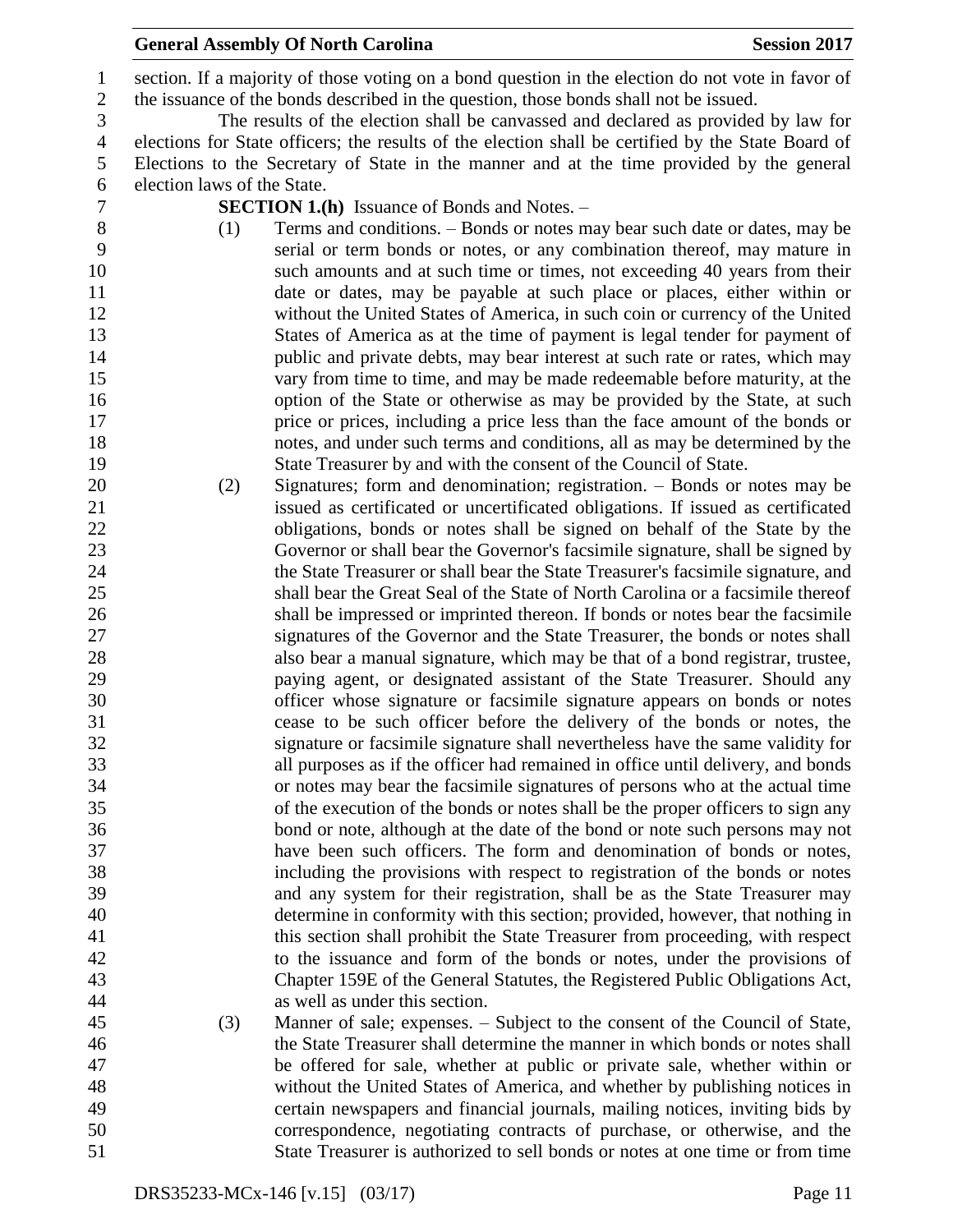|     | <b>General Assembly Of North Carolina</b>                                                                                                                                                                                                                                                                                                                                                                            | <b>Session 2017</b> |
|-----|----------------------------------------------------------------------------------------------------------------------------------------------------------------------------------------------------------------------------------------------------------------------------------------------------------------------------------------------------------------------------------------------------------------------|---------------------|
|     | to time at such rate or rates of interest, which may vary from time to time,<br>and at such price or prices, including a price less than the face amount of the<br>bonds or the notes, as the State Treasurer may determine. All expenses<br>incurred in preparation, sale, and issuance of bonds or notes shall be paid by<br>the State Treasurer from the proceeds of bonds or notes or other available<br>monies. |                     |
| (4) | Notes; repayment. -                                                                                                                                                                                                                                                                                                                                                                                                  |                     |
|     | Subject to the consent of the Council of State, the State Treasurer is<br>a.<br>hereby authorized to borrow money and to execute and issue notes of<br>the State for the same, but only in the following circumstances and<br>under the following conditions:                                                                                                                                                        |                     |
|     | For anticipating the sale of bonds to the issuance of which the<br>1.<br>Council of State shall have given consent, if the State<br>Treasurer shall deem it advisable to postpone the issuance of<br>the bonds.                                                                                                                                                                                                      |                     |
|     | 2.<br>For the payment of interest on or any installment of principal<br>of any bonds then outstanding, if there shall not be sufficient<br>funds in the State treasury with which to pay the interest or<br>installment of principal as they respectively become due.                                                                                                                                                |                     |
|     | 3.<br>For the renewal of any loan evidenced by notes herein<br>authorized.                                                                                                                                                                                                                                                                                                                                           |                     |
|     | For the purposes authorized in this section.<br>4.                                                                                                                                                                                                                                                                                                                                                                   |                     |
|     | For refunding bonds or notes as herein authorized.<br>5.                                                                                                                                                                                                                                                                                                                                                             |                     |
|     | $b$ .<br>Funds derived from the sale of bonds or notes may be used in the                                                                                                                                                                                                                                                                                                                                            |                     |
|     | payment of any bond anticipation notes issued under this section.                                                                                                                                                                                                                                                                                                                                                    |                     |
|     | Funds provided by the General Assembly for the payment of interest                                                                                                                                                                                                                                                                                                                                                   |                     |
|     | on or principal of bonds shall be used in paying the interest on or                                                                                                                                                                                                                                                                                                                                                  |                     |
|     | principal of any notes and any renewals thereof, the proceeds of                                                                                                                                                                                                                                                                                                                                                     |                     |
|     | which shall have been used in paying interest on or principal of the                                                                                                                                                                                                                                                                                                                                                 |                     |
|     | bonds.                                                                                                                                                                                                                                                                                                                                                                                                               |                     |
| (5) | Refunding bonds and notes. $-$ By and with the consent of the Council of                                                                                                                                                                                                                                                                                                                                             |                     |
|     | State, the State Treasurer is authorized to issue and sell refunding bonds and                                                                                                                                                                                                                                                                                                                                       |                     |
|     | notes pursuant to the provisions of the State Refunding Bond Act for the                                                                                                                                                                                                                                                                                                                                             |                     |
|     | purpose of refunding bonds or notes issued pursuant to this section. The                                                                                                                                                                                                                                                                                                                                             |                     |
|     | refunding bonds and notes may be combined with any other issues of State                                                                                                                                                                                                                                                                                                                                             |                     |
|     | bonds and notes similarly secured.                                                                                                                                                                                                                                                                                                                                                                                   |                     |
| (6) | Tax exemption. - Bonds and notes shall be exempt from all State, county,<br>and municipal taxation or assessment, direct or indirect, general or special,                                                                                                                                                                                                                                                            |                     |
|     | whether imposed for the purpose of general revenue or otherwise, excluding                                                                                                                                                                                                                                                                                                                                           |                     |
|     | inheritance and gift taxes, income taxes on the gain from the transfer of                                                                                                                                                                                                                                                                                                                                            |                     |
|     | bonds and notes, and franchise taxes. The interest on bonds and notes shall                                                                                                                                                                                                                                                                                                                                          |                     |
|     | not be subject to taxation as to income.                                                                                                                                                                                                                                                                                                                                                                             |                     |
| (7) | Investment eligibility. – Bonds and notes are hereby made securities in                                                                                                                                                                                                                                                                                                                                              |                     |
|     | which all public officers, agencies, and public bodies of the State and its                                                                                                                                                                                                                                                                                                                                          |                     |
|     | political subdivisions; all insurance companies, trust companies, investment                                                                                                                                                                                                                                                                                                                                         |                     |
|     | companies, banks, savings banks, savings and loan associations, credit                                                                                                                                                                                                                                                                                                                                               |                     |
|     | unions, pension or retirement funds, other financial institutions engaged in                                                                                                                                                                                                                                                                                                                                         |                     |
|     | business in the State; executors, administrators, trustees, and other                                                                                                                                                                                                                                                                                                                                                |                     |
|     | fiduciaries may properly and legally invest funds, including capital in their                                                                                                                                                                                                                                                                                                                                        |                     |
|     | control or belonging to them. Bonds and notes are hereby made securities                                                                                                                                                                                                                                                                                                                                             |                     |
|     | that may properly and legally be deposited with and received by any officer                                                                                                                                                                                                                                                                                                                                          |                     |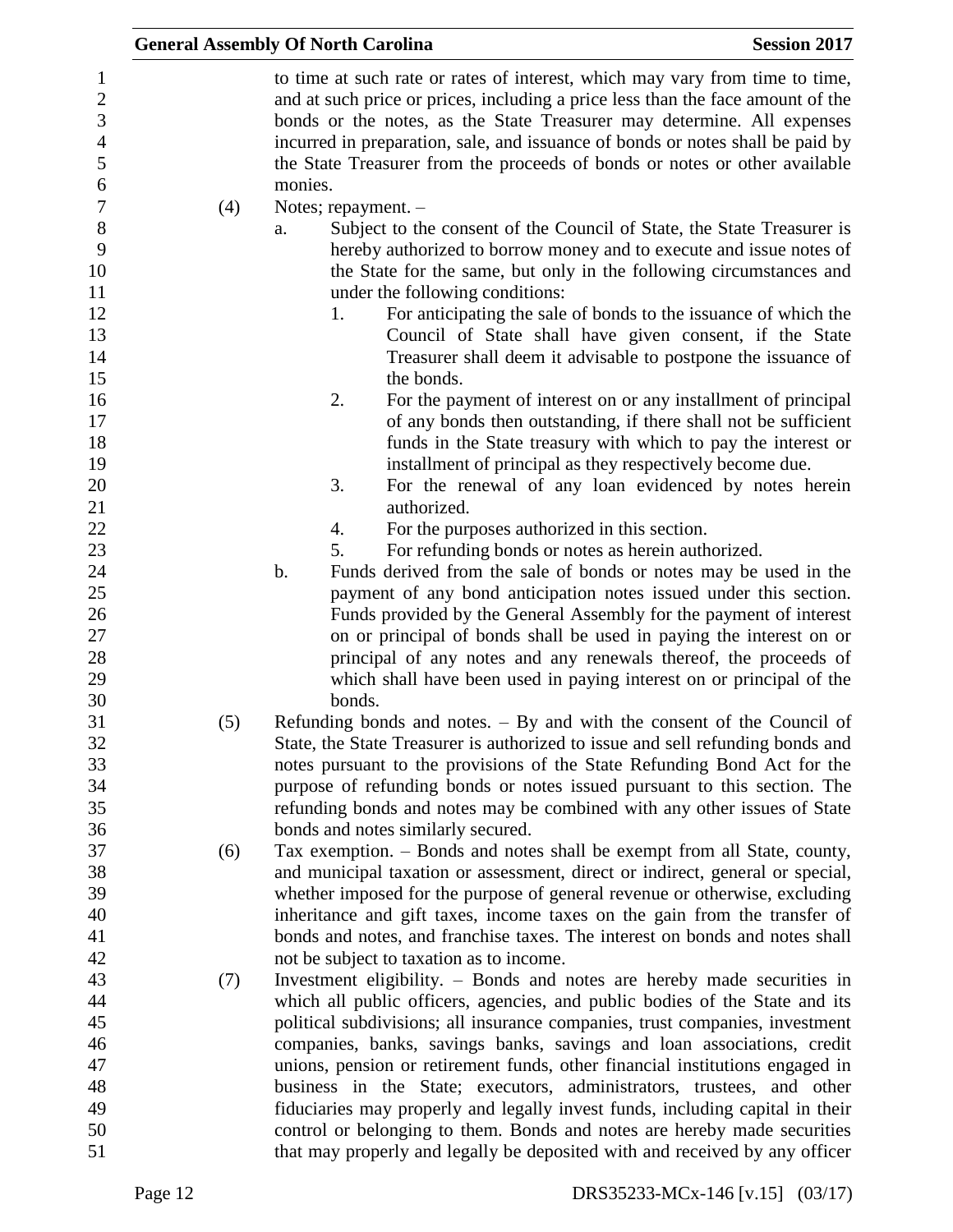|                  |     | <b>General Assembly Of North Carolina</b>                                                           | <b>Session 2017</b> |
|------------------|-----|-----------------------------------------------------------------------------------------------------|---------------------|
| $\mathbf{1}$     |     | or agency of the State or political subdivision of the State for any purpose                        |                     |
| $\sqrt{2}$       |     | for which the deposit of bonds, notes, or obligations of the State or any                           |                     |
| 3                |     | political subdivision of the State is now or may hereafter be authorized by                         |                     |
| $\overline{4}$   |     | law.                                                                                                |                     |
| 5                | (8) | Faith and credit. – The faith and credit and taxing power of the State are                          |                     |
| $\boldsymbol{6}$ |     | hereby pledged for the payment of the principal of and the interest on bonds                        |                     |
| $\boldsymbol{7}$ |     | and notes. In addition to the State's right to amend any provision of this                          |                     |
| $\, 8$           |     | section to the extent it does not impair any contractual right of a bond owner,                     |                     |
| 9                |     | the State expressly reserves the right to amend any provision of this section                       |                     |
| 10               |     | with respect to the making and repayment of loans, the disposition of any                           |                     |
| 11               |     | repayments of loans, and any intercept provisions relating to the failure of a                      |                     |
| 12               |     | local government unit to repay a loan, the bonds not being secured in any                           |                     |
| 13               |     | respect by loans, any repayments thereof, or any intercept provisions with                          |                     |
| 14               |     | respect thereto.                                                                                    |                     |
| 15               |     | <b>SECTION 1.(i)</b> Variable Interest Rates. – In fixing the details of bonds and notes,           |                     |
| 16               |     | the State Treasurer may provide that any of the bonds or notes may:                                 |                     |
| 17               | (1) | Be made payable from time to time on demand or tender for purchase by the                           |                     |
| 18               |     | owner thereof, provided a credit facility agreement supports the bonds or                           |                     |
| 19               |     | notes, unless the State Treasurer specifically determines that a credit facility                    |                     |
| 20               |     | agreement is not required, upon a finding and determination by the State                            |                     |
| 21               |     | Treasurer that the absence of a credit facility agreement will not materially                       |                     |
| 22               |     | or adversely affect the financial position of the State and the marketing of                        |                     |
| 23               |     | the bonds or notes at a reasonable interest cost to the State;                                      |                     |
| 24               | (2) | Be additionally supported by a credit facility agreement;                                           |                     |
| 25               | (3) | Be made subject to redemption or a mandatory tender for purchase prior to                           |                     |
| 26               |     | maturity;                                                                                           |                     |
| 27               | (4) | Bear interest at a rate or rates that may vary for such period or periods of                        |                     |
| 28               |     | time, all as may be provided in the proceedings providing for the issuance of                       |                     |
| 29               |     | the bonds or notes, including, without limitation, such variations as may be                        |                     |
| 30               |     | permitted pursuant to a par formula; and                                                            |                     |
| 31               | (5) | Be made the subject of a remarketing agreement whereby an attempt is made                           |                     |
| 32               |     | to remarket bonds or notes to new purchasers prior to their presentment for                         |                     |
| 33               |     | payment to the provider of the credit facility agreement or to the State.                           |                     |
| 34               |     | If the aggregate principal amount repayable by the State under a credit facility                    |                     |
| 35               |     | agreement is in excess of the aggregate principal amount of bonds or notes secured by the           |                     |
| 36               |     | credit facility agreement, whether as a result of the inclusion in the credit facility agreement of |                     |
| 37               |     | a provision for the payment of interest for a limited period of time or the payment of a            |                     |
| 38               |     | redemption premium or for any other reason, then the amount of authorized but unissued bonds        |                     |
| 39               |     | or notes during the term of such credit facility agreement shall not be less than the amount of     |                     |
| 40               |     | such excess, unless the payment of such excess is otherwise provided for by agreement of the        |                     |
| 41               |     | State executed by the State Treasurer.                                                              |                     |
| 42               |     | <b>SECTION 1.(j)</b> Interpretation of Section. $-$                                                 |                     |
| 43               | (1) | Additional method. - The foregoing subsections of this section shall be                             |                     |
| 44               |     | deemed to provide an additional and alternative method for the doing of the                         |                     |
| 45               |     | things authorized thereby and shall be regarded as supplemental and                                 |                     |
| 46               |     | additional to powers conferred by other laws and shall not be regarded as in                        |                     |
| 47               |     | derogation of any powers now existing.                                                              |                     |
| 48               | (2) | Statutory references. - References in this section to specific sections or                          |                     |
| 49               |     | Chapters of the General Statutes or to specific acts are intended to be                             |                     |
| 50               |     | references to these sections, Chapters, or acts as they may be amended from                         |                     |
| 51               |     | time to time by the General Assembly.                                                               |                     |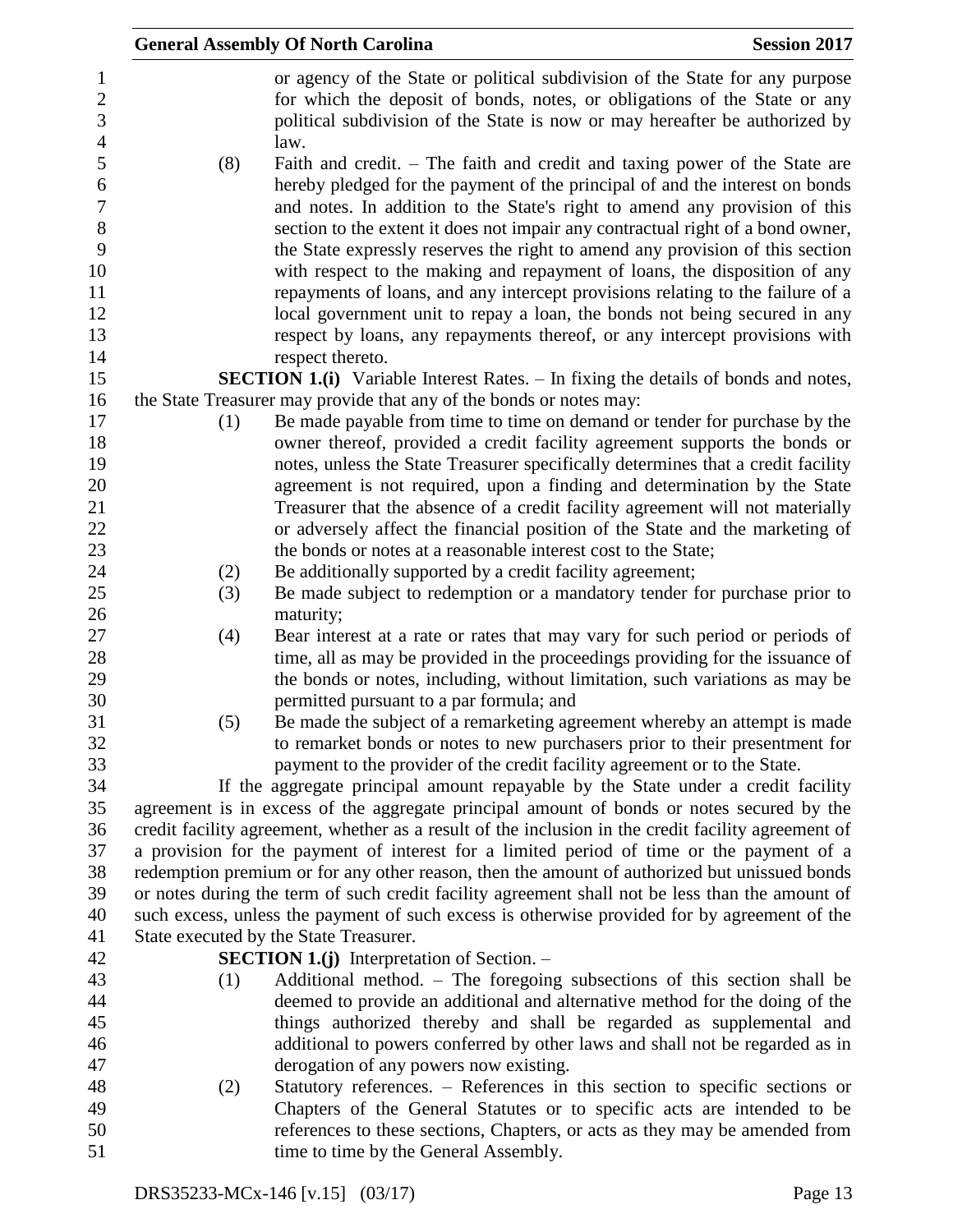|                      |                              | <b>General Assembly Of North Carolina</b>                                                                                                                                                                         | <b>Session 2017</b> |
|----------------------|------------------------------|-------------------------------------------------------------------------------------------------------------------------------------------------------------------------------------------------------------------|---------------------|
| 1<br>$\sqrt{2}$<br>3 | (3)                          | Broad construction. – The General Assembly specifically has chosen to<br>combine what otherwise might be considered differing projects to be<br>financed into one bond bill and bond question because the General |                     |
| $\overline{4}$       |                              | Assembly finds that such differing projects, when taken together, constitute                                                                                                                                      |                     |
| 5                    |                              | an interrelated, united, and single plan for the State's infrastructure as stated                                                                                                                                 |                     |
| 6                    |                              | aforesaid. Accordingly, this section, being necessary for the health, welfare,                                                                                                                                    |                     |
| $\overline{7}$       |                              | and advancement of the people of the State, shall be broadly construed to                                                                                                                                         |                     |
| $8\,$<br>9           |                              | affect the purposes thereof.                                                                                                                                                                                      |                     |
|                      | (4)                          | Inconsistent provisions. – Insofar as the provisions of this section are<br>inconsistent with the provisions of any general laws, or parts thereof, the                                                           |                     |
| 10<br>11             |                              | provisions of this section shall be controlling.                                                                                                                                                                  |                     |
| 12                   | (5)                          | Severability. $-$ If any provision of this section or the application thereof to                                                                                                                                  |                     |
| 13                   |                              | any person or circumstance is held invalid, such invalidity shall not affect                                                                                                                                      |                     |
| 14                   |                              | other provisions or applications of the section that can be given effect                                                                                                                                          |                     |
| 15                   |                              | without the invalid provision or application, and to this end, the provisions                                                                                                                                     |                     |
| 16                   |                              | of this section are declared to be severable.                                                                                                                                                                     |                     |
| 17                   |                              | <b>SECTION 1.(k)</b> Other Agreements. – The State Treasurer may authorize, execute,                                                                                                                              |                     |
| 18                   |                              | obtain, or otherwise provide for bond issuance, investment contracts, credit and liquidity                                                                                                                        |                     |
| 19                   |                              | facilities, interest-rate swap agreements and other derivative products, and any other related                                                                                                                    |                     |
| 20                   |                              | instruments and matters the State Treasurer determines to be desirable in connection with the                                                                                                                     |                     |
| 21                   | issuance of bonds and notes. |                                                                                                                                                                                                                   |                     |
| 22                   |                              | <b>SECTION 2.</b> The State Board of Education, upon receiving the proceeds of public                                                                                                                             |                     |
| 23                   |                              | improvement bonds and notes, including premium thereon, if any, issued pursuant to and for                                                                                                                        |                     |
| 24                   |                              | projects listed in Section 1 of this act, shall administer, supervise, and ensure that use of the                                                                                                                 |                     |
| 25                   |                              | proceeds comport with the purposes provided in this act. Each school administrative unit shall                                                                                                                    |                     |
| 26                   |                              | submit to the State Board of Education its plans for the expenditure of proceeds allocated under                                                                                                                  |                     |
| 27                   |                              | this act. After the State Board of Education determines that a school administrative unit's                                                                                                                       |                     |
| $28\,$               |                              | planned expenditure of part or all of the proceeds allocated to it is within the purposes provided                                                                                                                |                     |
| 29<br>30             |                              | in this act, the State Board of Education shall make the proceeds to which the plans apply                                                                                                                        |                     |
| 31                   |                              | available to the school administrative unit. Each local school administrative unit receiving the<br>proceeds of public improvement bonds and notes, including premium thereon, if any, issued                     |                     |
| 32                   |                              | pursuant to and for projects listed in Section 1 of this act shall report by January 1, 2019, and                                                                                                                 |                     |
| 33                   |                              | quarterly thereafter, to the Department of Public Instruction on the projects funded from public                                                                                                                  |                     |
| 34                   |                              | improvement general obligation bonds authorized by Section 1 of this act, and the Department                                                                                                                      |                     |
| 35                   |                              | of Public Instruction shall combine the reports and submit them to the Joint Legislative Capital                                                                                                                  |                     |
| 36                   |                              | Oversight Committee, the House of Representatives Appropriations Committee, and the Senate                                                                                                                        |                     |
| 37                   |                              | Committee on Appropriations/Base Budget. Each report shall include the total project costs, the                                                                                                                   |                     |
| 38                   |                              | amount to be funded from the bonds, the expenditures to date from the bonds and other sources,                                                                                                                    |                     |
| 39                   |                              | and the percentage of each project completed.                                                                                                                                                                     |                     |
| 40                   |                              | <b>SECTION 3.(a)</b> Projects funded in whole or in part with the proceeds of public                                                                                                                              |                     |
| 41                   |                              | improvement bonds and notes, including premium thereon, if any, issued pursuant to Section 1                                                                                                                      |                     |
| 42                   |                              | of this act, and that portion of funds estimated to be needed for escalation of costs shall remain                                                                                                                |                     |

- with the Office of State Budget and Management and shall be disbursed only for the following purposes:
- 
- (1) To address unforeseen contingencies related to the specific project for which 46 the funds were made available.
- 
- (2) To address inflation costs related to that specific project.

 **SECTION 3.(b)** Any funds retained by the Office of State Budget and Management pursuant to subsection (a) of this section at the time a project is completed shall be retained by the Office of State Budget and Management. The Office of State Budget and